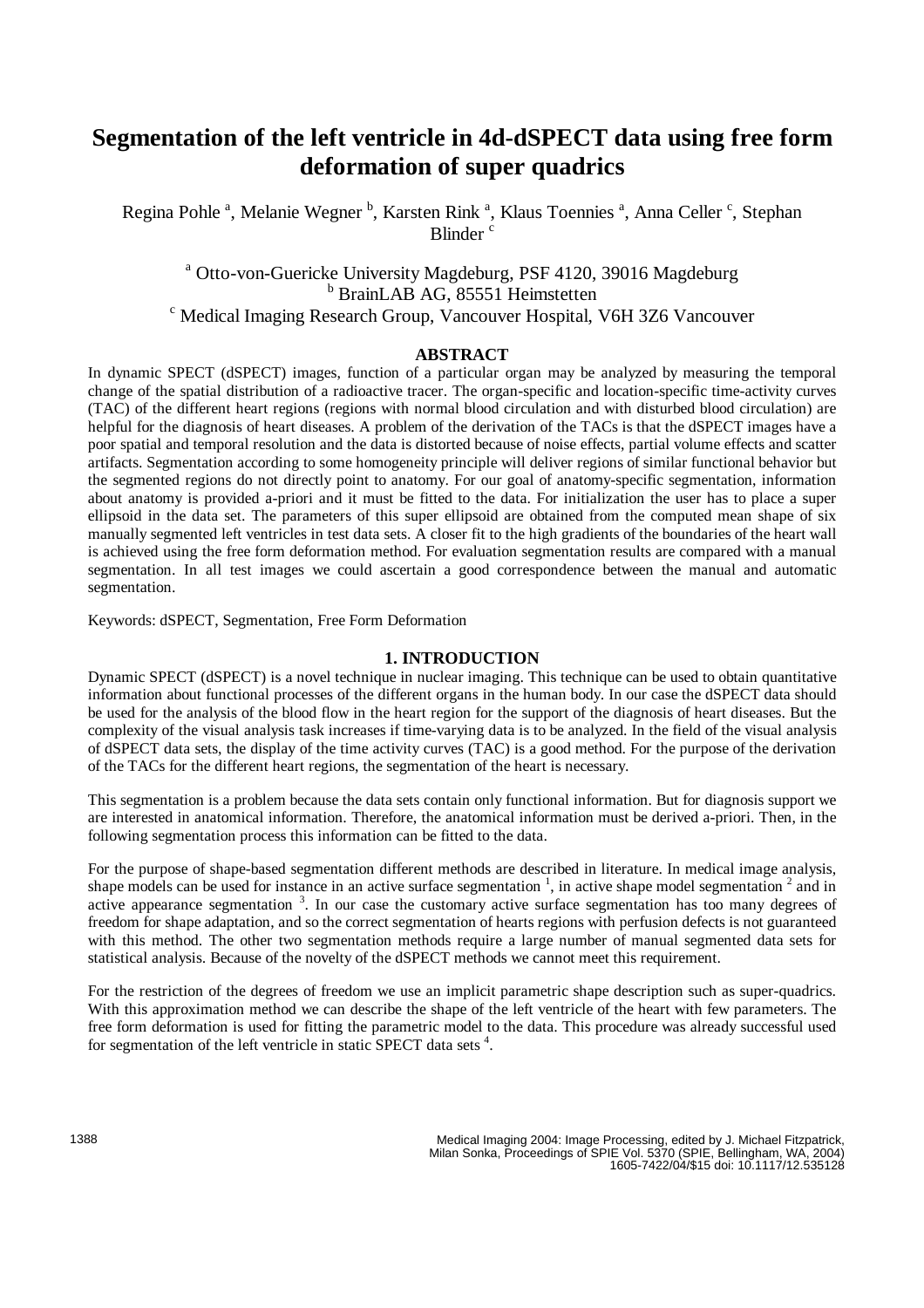We begin the paper in section 2 with a short description of the image characteristics. Then we explain in section 3 the generation of the shape model and the free form deformation method. After that the use of these two parts for segmentation of the epicard and the endocard is presented. Section 4 describes experimental results of the segmentation. Finally, possible extensions of the method, and the future improvements are discussed.

## **2. DYNAMIC SPECT DATA**

Over the last few years a small group of laboratories have begun investigations of the dynamic SPECT issues. It permits to obtain quantitative dynamic information about kinetic processes in the body from the data acquired using only a standard clinical acquisition protocol with standard equipment. The reconstruction of the data is based on a mathematical methodology for ill-posed inverse problems<sup>5</sup>.

The result of dSPECT reconstruction is a 4D data set, composed of a time-series of 3-dimensional images. A very important new feature of these images is that they contain, besides the standard information about the 3D spatial distribution of the radiotracer, additional temporal information about the dynamic changes of this tracer distribution. Using it in a routine medical practice can substantially improve the diagnostic power of SPECT, as these temporal changes clearly relate to normal or diseased organ functioning. At the moment the method has been tested for heart studies.

Dynamic studies of the heart perfusion use Teboroxime, a radiopharmaceutical, which has a fast and high uptake in the myocardium and an equally high but delayed uptake in the liver. In Figure 1 two examples of transaxial slices of dSPECT images of heart and liver region are depicted. The poor image resolution of the data sets is clearly visible. The data sets of 96x96 pixels in x- and y-direction have a image resolution of 4.67 mm. The data sets of 64x64 pixels have a resolution of 7.56 mm. Because of the small number of counts of every voxel their time activity curves may have some errors as a result from noise effects, reconstruction or scatter artifacts.



**Fig. 1:** Examples for the dSPECT data sets. Left: slice in the middle of the data set at the beginning of the time sequence, Center: the same slice four minutes later. It is clearly visible, that the activity in the liver region has increased while the activity in the left ventricle has decreased. Right: 3-D visualization of the mean activity values of the data set using volume rendering

For semi-automatic segmentation of the heart ventricles the reliability of the TACs needs to be improved. It is possible by increasing the number of counts used for the derivation of the curves. For this reason, we have integrated several voxels into small "segments" for which we compute an average curve. For segmentation we investigated three different image correction methods. The region merging method connects voxels based on a global homogeneity criterion. The multiresolution approach by means of pyramid linking uses a local homogeneity criterion. As a third method we investigated nonlinear anisotropic diffusion. Using this method, coherent regions are more homogenous and information on the region boundaries are in good condition.

Preliminary examinations have shown, that the data sets in the different time frames have a very large correlation. Therefore, we have used the Karhunen-Loeve transform for the reduction of this time correlation in the data sets. Tests have shown that the first four Eigen values contain about 99% of the time information <sup>6</sup>. For this reason, in all tested image enhancement approaches we use a combination of the first four coefficients of the Karhunen-Loeve transform of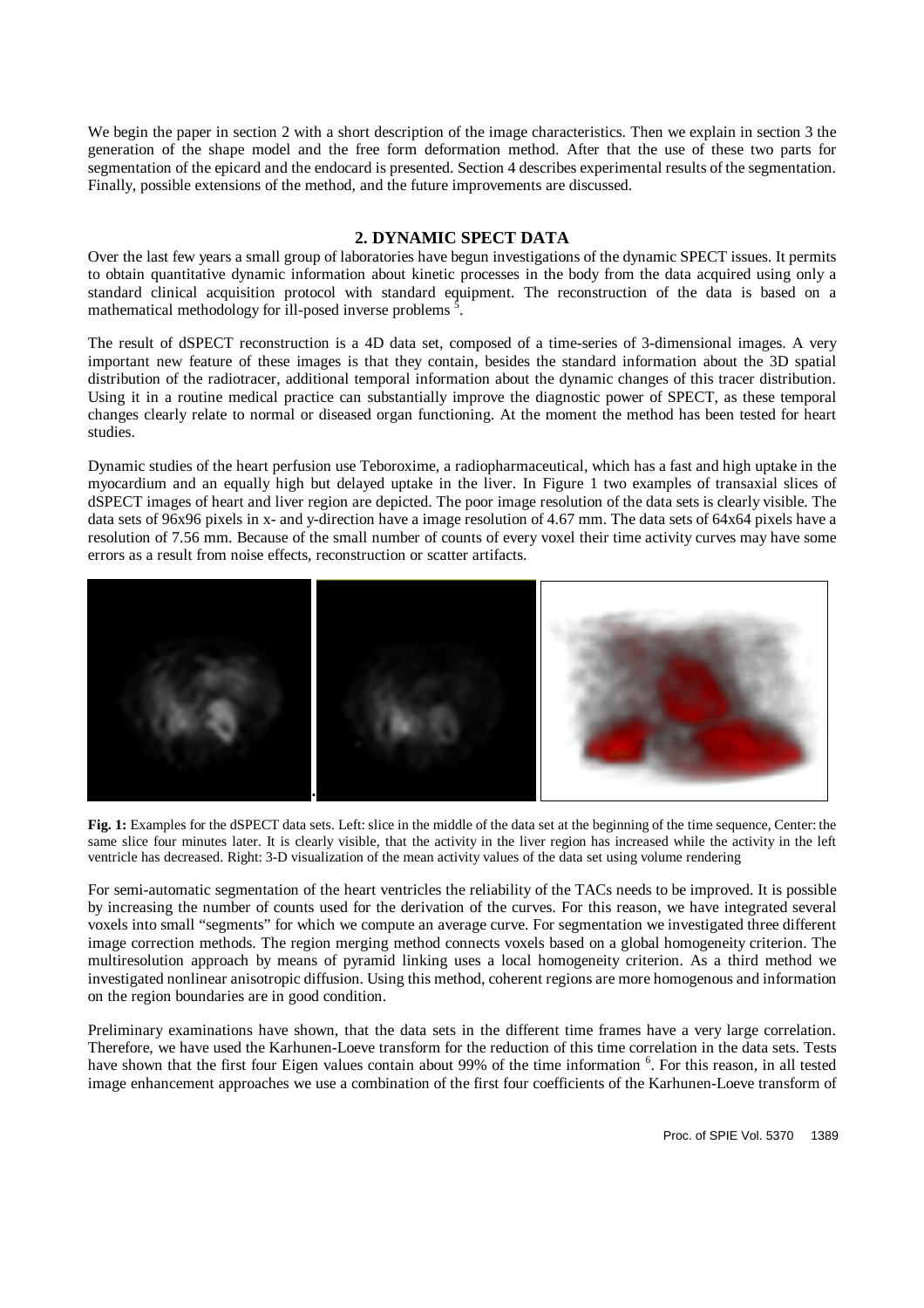the time activity curve of every voxel for computation of the homogeneity or diffusion criterion. All the three image enhancement methods deliver good results. The diffusions method was selected for pre-processing the data because of its low computation time. Based on the more reliable TACs the segmentation process can be carried out.

## **3. SEGMENTATION OF THE LEFT VENTRICLE**

As dSPECT data sets show exclusively organ functions, only heart regions with an intact blood flow are visible. For diagnosis of infarcts, areas of perfusion defects need to be segmented as well. For an anatomy-specific segmentation, information about anatomy is provided in the segmentation approach. With the anatomical model the missing functional information can be completed. The developed segmentation method of the left ventricle should determine the position of the epicard as well as the position of the endocard. In the first segmentation step the external shape of the ventricle model is determined.

#### **3.1 DERIVATION OF THE SHAPE MODEL**

Dynamic SPECT images of the body consist of a four-dimensional sequence of more than 30 time frames. Preliminary investigations showed that there is a visible difference between the time behavior of different organs. This assumption can be used for segmentation of different organs. The gray values in the individual time frames of a pixel position can be used as a feature for the organ extraction in the segmentation process. The segmentation is carried out on the data of the first four values of the Karhunen-Loeve transform of the time data sets.

After the pre-processing step, a shape model of the left ventricle is obtained from manual segmentation. In six data sets a physician marked the object boundaries in all slices. Then, the center of gravity and the rotation around the z- axis for all six manual segmented heart objects are determined. With these values the individual objects are adjusted to each other. Afterwards, we determine the contour points on the individual surfaces for 30 regular distributed angles. The corresponding points can be used for computation of the mean position of the objects at a certain surface position. The mean shape model is then approximated by a super ellipsoid. Using a super ellipsoid has the advantage, that the shape is represented by only five parameters<sup>4</sup>. The surface of a super ellipsoid can be described with the following equation:

$$
\left( \left[ \left( \frac{x}{a_1} \right)^{\frac{2}{\epsilon_2}} + \left( \frac{y}{a_2} \right)^{\frac{2}{\epsilon_2}} \right]^{\frac{\epsilon_2}{\epsilon_1}} + \left( \frac{z}{a_3} \right)^{\frac{2}{\epsilon_1}} \right)^{\frac{\epsilon_1}{2}} = 1.
$$
\n(1)

The parameters *a1*, *a2* and *a3* in this equation characterize the extension of the super ellipsoid in the *x*, *y*, and *z* direction. The two parameters  $\varepsilon_1$  and  $\varepsilon_2$  describe the shape along the two spherical components. The five parameters of the shape of the super ellipsoid and the six parameters for translation  $(t_x, t_y, t_z)$  and for rotation  $(r_x, r_y, r_z)$  are adapted in the next step on the mean shape model. For this reason we set the parameters  $\varepsilon_1$  and  $\varepsilon_2$  to 1. The values  $t_x$ ,  $t_y$  and  $t_z$  correspond to the center of gravity of the mean shape and the rotation is determined with the matrix *M* of the second order moments of the mean shape points. The initial dimensions of the model are computed as

$$
a_1^2 = \frac{3}{2}(\lambda_2 + \lambda_3 - \lambda_1), \ \ a_2^2 = \frac{3}{2}(\lambda_1 + \lambda_3 - \lambda_2) \ \text{and} \ a_3^2 = \frac{3}{2}(\lambda_1 + \lambda_2 - \lambda_3), \tag{2}
$$

with  $\lambda_1$ ,  $\lambda_2$  and  $\lambda_3$  as the Eigen values of the matrix *M*. The five parameters  $\varepsilon_1$ ,  $\varepsilon_2$ ,  $a_1$ ,  $a_2$  and  $a_3$  are changed such that the points of the super ellipsoid are positioned near the surface of the mean shape. This adaptation can be obtained using a multidimensional minimization of the following energy function

1390 Proc. of SPIE Vol. 5370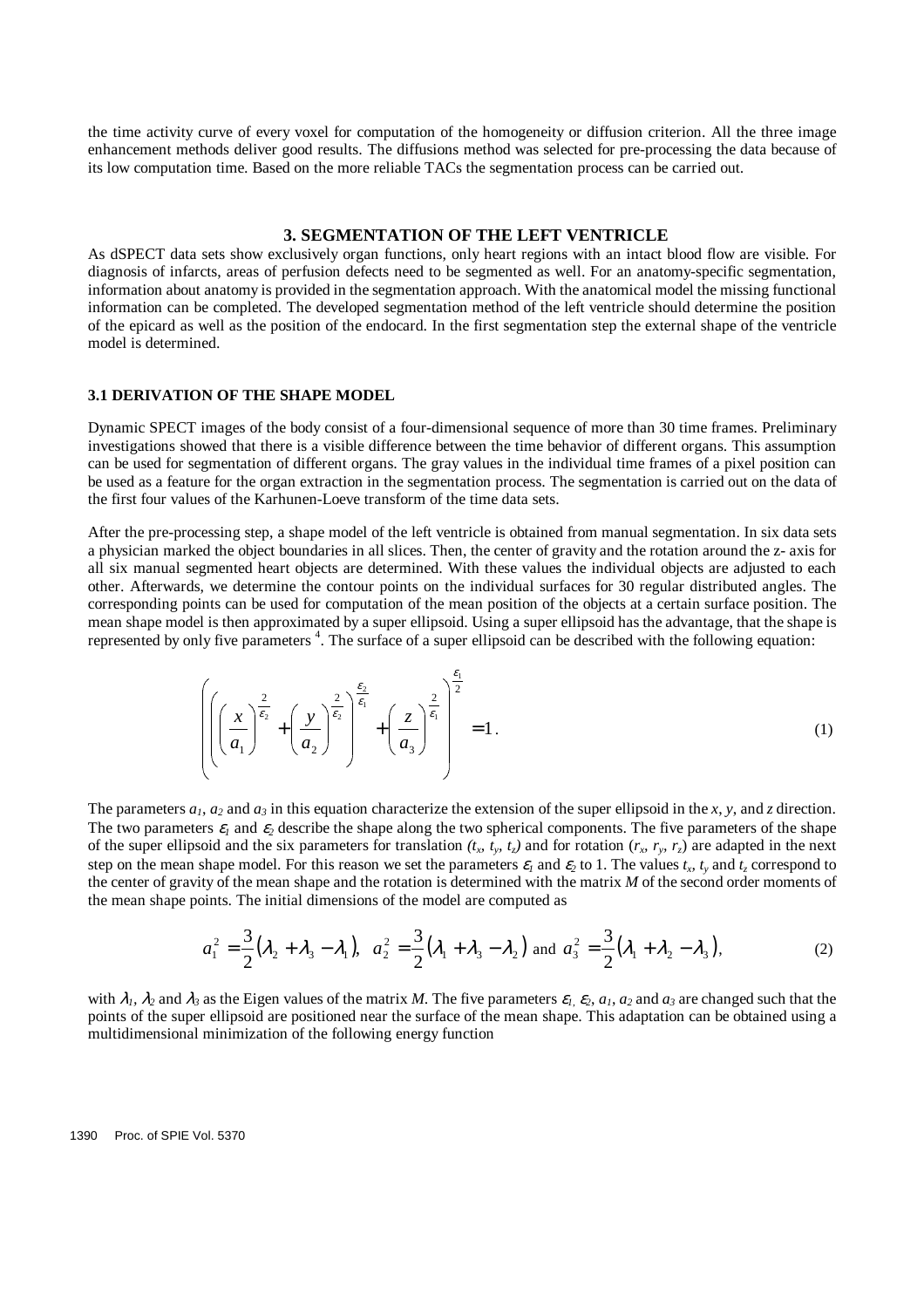$$
E = \sum_{i=1}^{N} \left[ 1 - \hat{F}(x_d, y_d, z_d, a_1, a_2, a_3, \varepsilon_1, \varepsilon_2, r_x, r_y, r_z) \right]^2, \tag{3}
$$

with  $\hat{F}$  as the inside-outside function of the super ellipsoid after the transformation follow equation 1. This function has a value of 0 if all data points are located on the model surface. We use the Fletcher-Reeves algorithm  $^7$  For computation of minimization.

An example of a super ellipsoid is shown in figure 2 on the left. Only a limited number of shapes can be represented, which is the main disadvantage if we use super ellipsoids for shape description in medical images. Thus, the super ellipsoid approximation is deformed using the free form deformation method (figure 2 in the center) in order to better fit on the computed mean shape.



**Fig. 2:** left: super ellipsoid after mean shape approximation, Centre: shape model after FFD with displacement field, right: visualization of the modification from the super ellipsoid to the initial model.

#### **3.2 FREE FORM DEFORMATION (FFD)**

The free form deformation was used by Szeliski and Lavalleé<sup>8</sup> for the matching of 3D surfaces of anatomical structures. By this deformation method a super ellipsoid is included in a 3D box of control points. A translation of an individual control point of the box causes translations of the points of the embedded super ellipsoid. The deformation function, which links control and object points, can be defined by a trivariante Bernstein polynomial. This connection between the object and the control point positions can be written as

$$
X = \sum_{i=0}^{l} \sum_{j=0}^{m} \sum_{k=0}^{n} C_{i}^{i} C_{m}^{j} C_{n}^{k} (1-s)^{l-i} s^{i} (1-t)^{m-j} t^{j} (1-u)^{n-k} u^{k} P_{ijk} , \qquad (4)
$$

with s, t and u as the parameters of the local coordinates of the super ellipsoid in the control point grid. Equation 4 can be written in matrix form as

$$
X = BP, \tag{5}
$$

where  $B$  is the deformation matrix,  $P$  is the matrix of the control points and  $X$  is the matrix of the super ellipsoid points. New positions of the control points, which minimize the distance between the points of the manually constructed model and the points of the super ellipsoid, are computed by minimization of the displacement field. This leads to the following least square problem: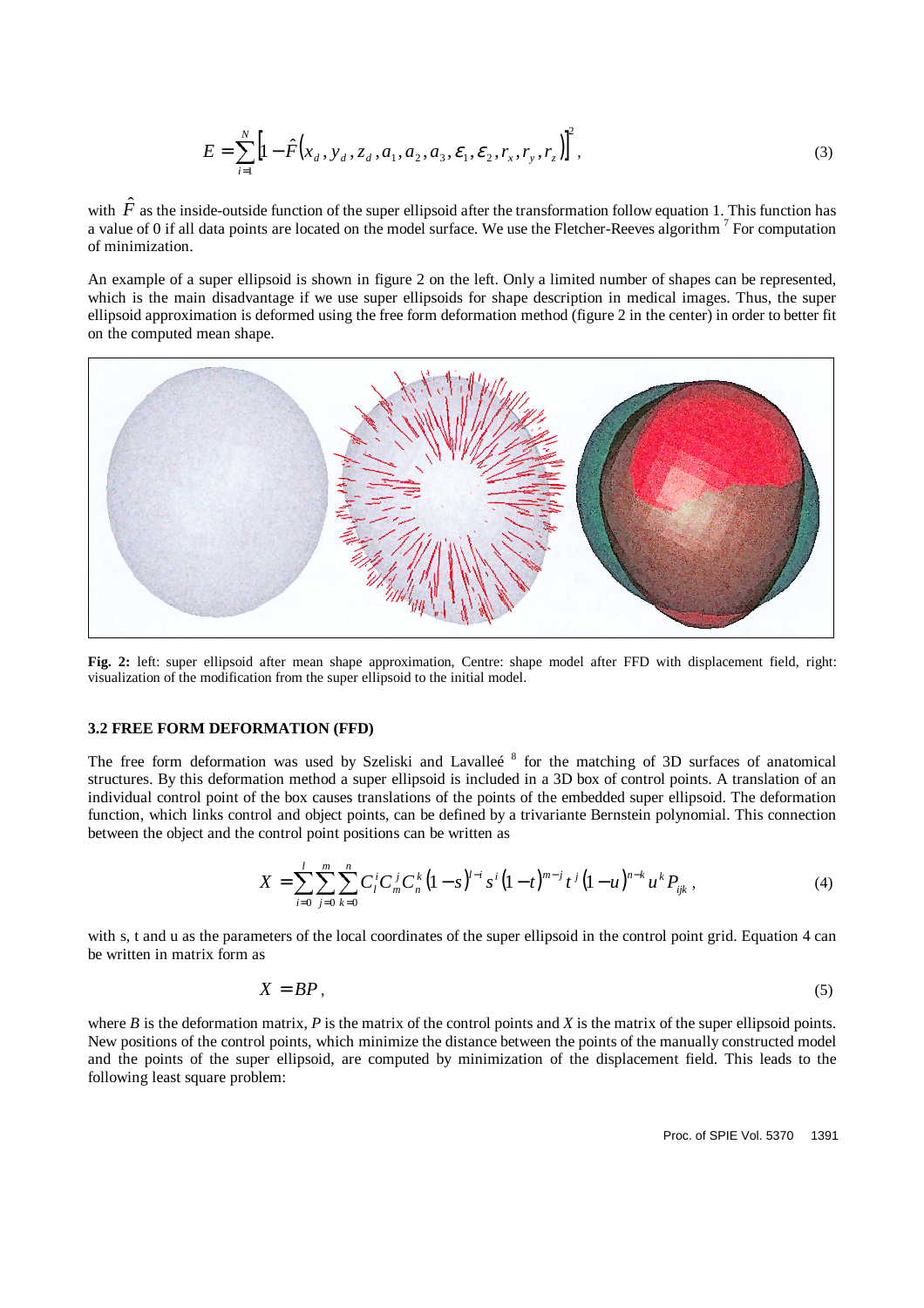$$
\min_{P} \|BP - X\|^2 = \min_{\delta P} \|B\,\delta P - \delta X\|^2 \tag{6}
$$

This problem can be solved by singular value decomposition of the matrix *B*. Details are described in literature <sup>9</sup>. Afterwards, new model point positions can be computed with help of the new control point coordinates using equation 4. The computation of the displacement field, the determination of the new control point positions and the deviation of the new model coordinates is repeated iteratively until a given similarity between deformed model and manually segmented object is reached. An advantage of the FFD method is, that the displacement parameters of few control points describe the deformation of the whole object.

The described approach with a combination of super ellipsoid and FFD is used for the smoothing of the shape representation. In the concrete case we eliminated 50 % of the singular values greater then 0 by computation of the singular value decomposition minimization by the least squares method. This guarantees the smoothness of the initial model.

#### **3.3 SEGMENTATION OF THE EPICARD**

In the approach for the segmentation of the epicard contour the anatomical model needs to be positioned in the data set near the object boundaries. For this purpose, the user marks the first and the last slice, which contain the left ventricle, and the maximum extension in x- and y- direction. Using these six input points the bounding box of the searched object is estimated. Then, the mean point of the initial model is positioned on the mean point of this box. For fitting the model to high gradient values it is enlarged by a scaling factor of 1.2. The enlargement ensures that all object points of the epicard are inside the model volume. This has the effect that we can assume a search direction towards the model mean point. As a result of the user interaction the shape model is already positioned near by the epicard boundary. Therefore, the maximum gradient values are searched only in a distance of 6 pixels from the model contour. With these new points the displacement field between model and contour candidates can be computed with FFD. The FFD was realized by an elimination of two thirds of the singular values in order to guarantee stiffness and to reduce the influence of falsely detected points. With this specification of the stiffness of the epicard surface it was possible to use the approach for segmentation of the patient data sets as well.

# **3.4 SEGMENTATION OF THE ENDOCARD**

After epicard segmentation the procedure is repeated for endocard segmentation. In the first step the user must mark again the first and last slice of the appearance of the endocard. Based on this we can compute the coordinates of the ventricle mean points for all slices between these two slices. Then all contour points of the epicard in the different slices and the appropriate mean points are connected by a line. Along these lines we search for the maximum gradient values in order to determine positions of endocard contour candidates. These candidates are used in the next step for the deformation of a new initial model. This new super ellipsoid is generated using the parameters from the segmented epicard surface. The displacement field between the endocard contour candidates and the corresponding super ellipsoid points is computed by use of a third of the singular values in the FFD. Several segmented ventricle models are shown in Figure 3.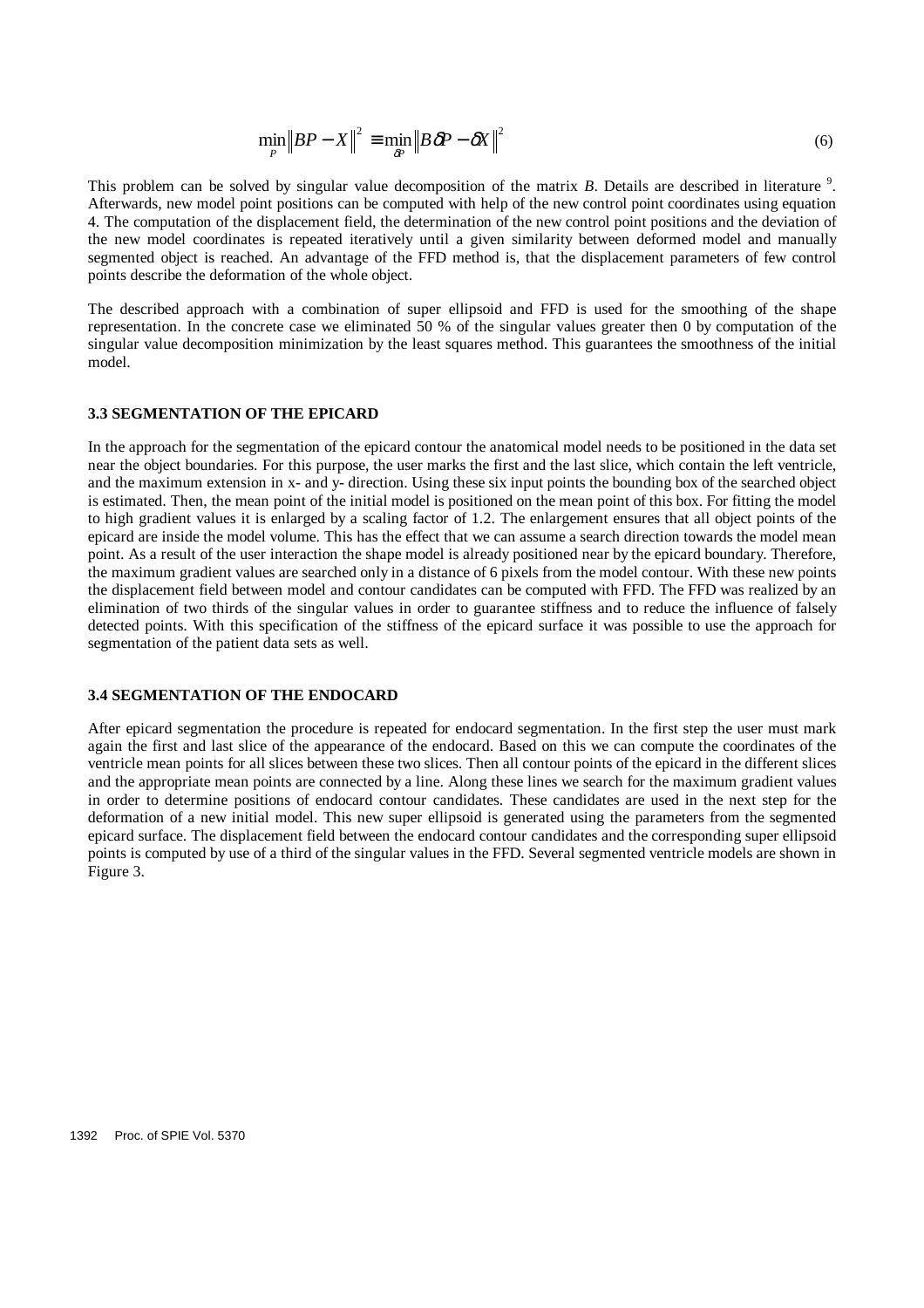

**Fig. 3:** Examples for segmented ventricle models in four different test data sets

# **4. RESULTS**

For evaluation of the results of our segmentation method we compared them with manual segmentations. The manual segmentation was carried out by three different experts. Tests on six data sets have shown that our method of free form deformation of super ellipsoids enable a very good segmentation despite of the bad quality of the images. The segmentation error was in the same range as errors in manual segmentation. The mean deviation between corresponding points from the mean manually segmented and computer-segmented surfaces was one pixel for epicard well as for endocard segmentation.

Tests with simulated images from phantom data have shown equally good results because the number of used singular values can be varied in order to modify the stiffness. Stiffness modification was necessary in order to minimize the under-segmentation in heart areas with perfusion defects.

Only a small number of contour candidates can be determined due to the poor image resolution in both cases (endocard and epicard segmentation). In our tests, we found that the influence of falsely segmented contour candidates on the shape of the segmented surface increased with an increased number of iteration steps. Thus, the FFD computation may be stopped after one iteration step for model approximation on the candidate points.

We also investigated the influence of the initialization on the result. In these tests the maximum difference between the three different user inputs was three pixels. It had no influence on the segmentation results.

All algorithms were implemented in  $C^{++}$ . The tests were carried out on a 900 MHz Athlon PC. For the segmentation of a single data set the user needed about two to four minutes. The semiautomatic segmentation was faster as the manual segmentation which took approximately 30 minutes.

# **5. DISCUSSIONS AND FUTURE WORK**

dSPECT is a novel technique for investigating time-varying behavior of anatomy. We presented a method for segmentation of the left ventricle in such images using a combination of temporal information about the dynamic changes of the tracer distribution in the organ and a priori anatomic knowledge.

We have shown that the integration of the user expectations in a segmentation approach as a model is practicable if the information in the data sets is insufficient. This model can be fitted to the data in order to solve the segmentation problem. It is difficult, however, to balance the knowledge from the model and the information from the data. In our case, we controlled the influence of the model by varying the number of singular values in the FFD.

The results will serve three purposes. Firstly, we will try to remove scatter artifacts from the heart. Secondly, anatomical information is fed back to the data reconstruction process in order to improve anatomy-based correction schemes. Thirdly, as the main part of our work, the analysis information provides additional information to the rendering system for improved perception and evaluation of dSPECT images.